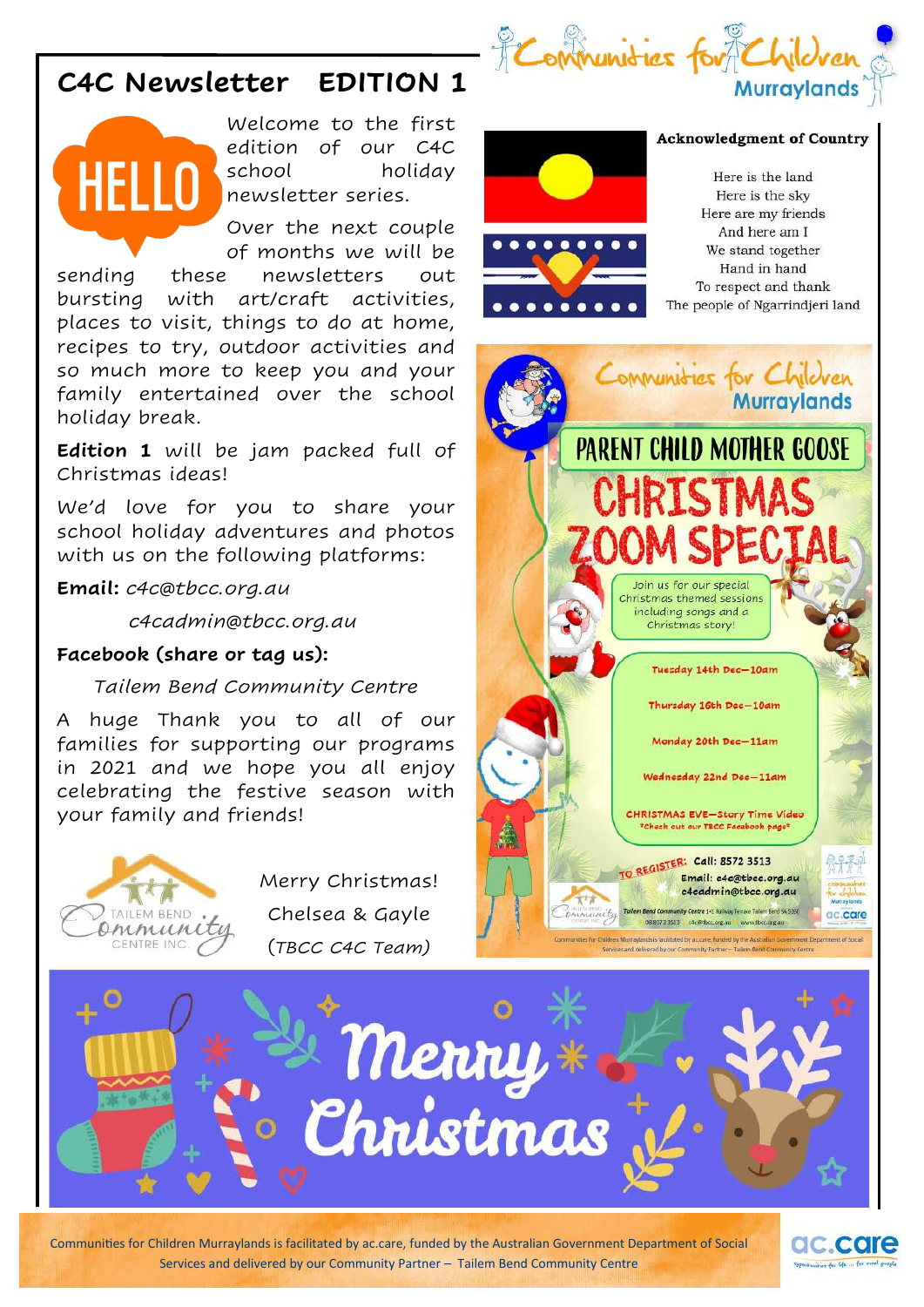# Eommunid **RECIPES TO TRY AT HOME**



## **Christmas Tree Brownies**

I packet Brownie Mix

#### **ICING**

125g softened butter 2 cups (320g) icing sugar mixture 1 tbsp milk Green liquid food colouring

M&M's Minis Sugar decorations (any) Sprinkles 100's and 1000's 12 candy canes

#### **METHOD:**

1. Prepare packet brownie mix as per instructions

2. Allow cooked brownies to cool completely before cutting into triangles or Christmas tree shapes.

3. Use an electric mixer to beat softened butter until pale. Gradually add icing sugar in batches, beating well after each addition until pale and creamy. Add the milk and beat to combine. Add food colouring to all or part of the mixture and place in a piping bag to decorate.

4. Ice the brownies and use sprinkles, M&M's, sugar decorations, 100s & 1000s or any other items to decorate.

5. Remove the curved end from the candy cane and use the remainder of the candy cane as the base of the Christmas Tree.



# *For more recipes visit:*

www.kidspot.com.au

www.taste.com.au

www. theorganisedhousewife.com.au



141 Railway Terrace, Tailem Bend *Ph:* 8572 3513 *E:* c4c@tbcc.org.au



**Murraylands** 

### **Easy Christmas Cookie Houses**

#### **Ingredients**

2 cups icing sugar

- 2 tbs milk
- 1 packet Arnott's Nice biscuits
- 1 handful lollies
- 1 handful M&Ms

#### **METHOD:**

1.Sift icing sugar into a large bowl. Add milk a little at a time and stir until you have a thick, paste-like icing.

2.Spread a little icing onto one biscuit and top with another to form the base of a house. Spread icing onto this top biscuit as well. Repeat to make six bases.

3. Spread some more icing along the long edge of one biscuit and press it against another to create a V shape. Place this upside down onto a base, using icing to adhere. Repeat to make six houses.

4. Decorate the houses with lollies using icing to stick them to the roof and base.



# **Vegemite & Cheese Scrolls**

1 sheet puff pastry 1-2 tablespoons Vegemite

1/2-3/4 cup grated cheese

### **METHOD:**

- 1. Preheat oven to 220°C, fan forced
- 2. Allow pastry to thaw
- 3. Once thawed, spread with vegemite
- 4. Generously sprinkle with cheese
- 5. Roll into a log
- 6. Slice into 1.5cm pieces
- 7. Place on a greased baking tray and cook
- in oven for 8-12 minutes, or until golden
- 8. Allow to cool slightly before eating

Communities for Children Murraylands is facilitated by ac.care, funded by the Australian Government Department of Social Services and delivered by our Community Partner – Tailem Bend Community Centre

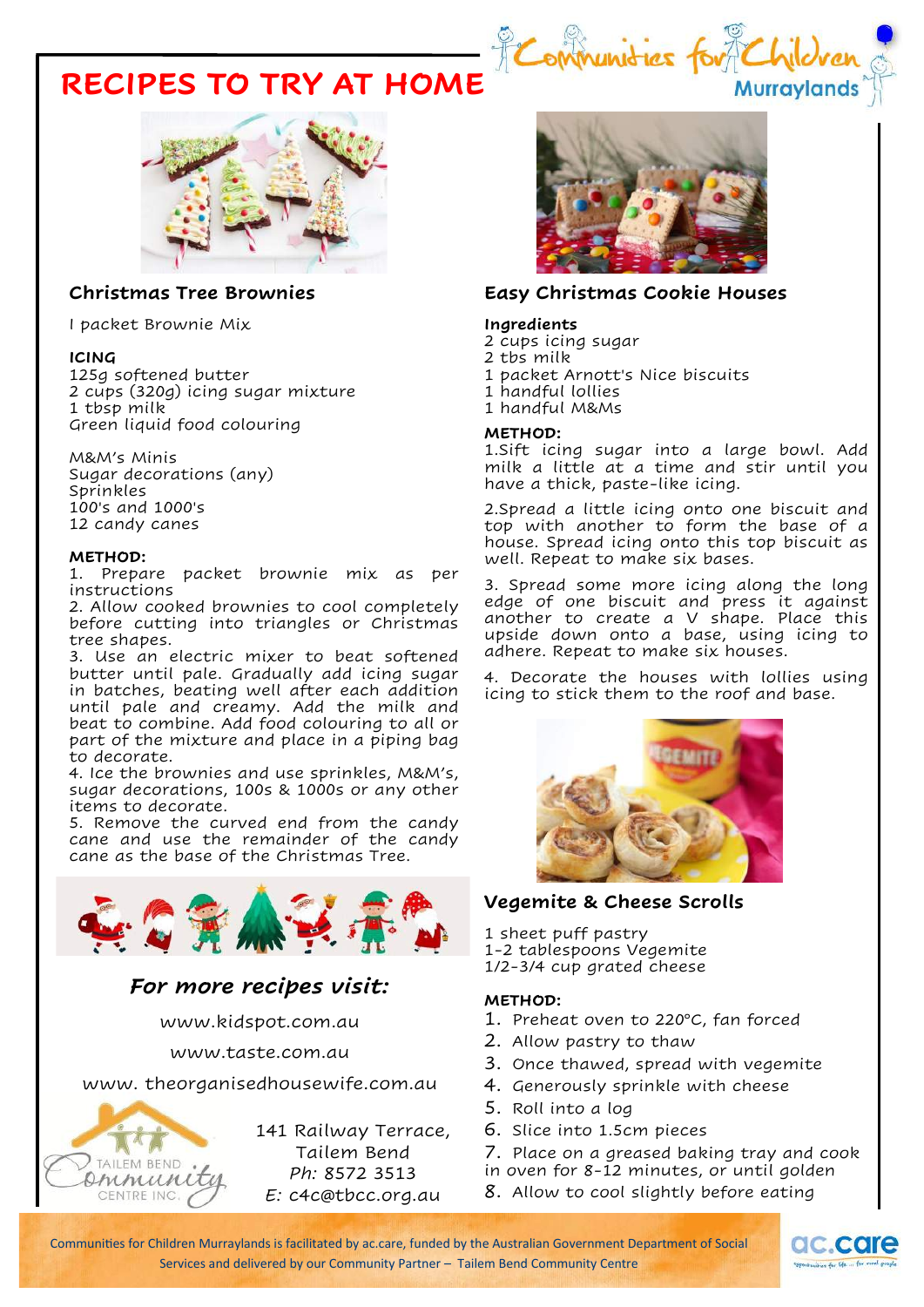





**What you will need:**

\*Paper plate \*Holepunch \*Green String \*Paper or Textas (for star/trunk) \*Paint (if painting background)

## **Paper Plate Woven Christmas Tree**

1. Start with a paper plate, you can either leave it blank or paint it with a background colour.

2. Using a holepunch, punch holes in the plate to make a triangle shape.

3. With your green string or wool, weave through the holes randomly to make the "tree".

4. Add a star and trunk cut from paper or draw it yourself with texta to complete.



**What you will need:**

\*Cardboard \*Alfoil \*Sticky tape/Glue \*Textas \*Ribbon \*Glitter/sequins/ collage material

#### **Alfoil Christmas Trees**

1. Cut triangles from cardboard (any cardboard box, cereal box, paper plate)

2. Cover the triangles using alfoil and stick down at the back.

3. Using textas or if you have some glitter/sequins at home, decorate the triangles like Christmas trees.

4. Add a piece of ribbon to the top for hanging either somewhere in your home or on your Christmas tree. Alternatively give to a family member or friend as a gift to hang on their tree.



#### **What you will need:**

\*Pine Cone \*Glue \*Glitter/sequins/ collage material \*Clay/Playdough for the base

#### **Pine Cone Christmas Trees**

Using a pine cone and glue, decorate the pine cones with any collage material you might have. This could include glitter, pieces of coloured paper, wrapping paper, sequins, pom poms, alfoil, flowers from the garden, ribbon. Use blu tak, clay or playdough as a base for your pine cone to stand it up.



**What you will need:**

\*Twigs \*Cotton thread or wool \*Glue \*Ribbon or String

#### **Twig Ornaments**

Bring the outdoors in with this easy craft. Glue different-sized twigs to resemble stars, trees and snowflakes, then add cotton thread or coloured wool for color by winding it around the twigs.

#### **For more great activities:**

1) https://nontoygifts. com/paper-plate-christmas -tree-craft-kids/

2) https://feelslikehomeblog.com/easy-pine-conechristmas-tree-ornament-craft-for-kids/

3) https://www.thejoysharing.com/2017/11/ aluminum-foil-christmas-tree-ornaments.html

4) https://www.goodhousekeeping.com/holidays/ christmas-ideas/g34112389/christmas-crafts-forkids/?slide=2

Communities for Children Murraylands is facilitated by ac.care, funded by the Australian Government Department of Social Services and delivered by our Community Partner – Tailem Bend Community Centre